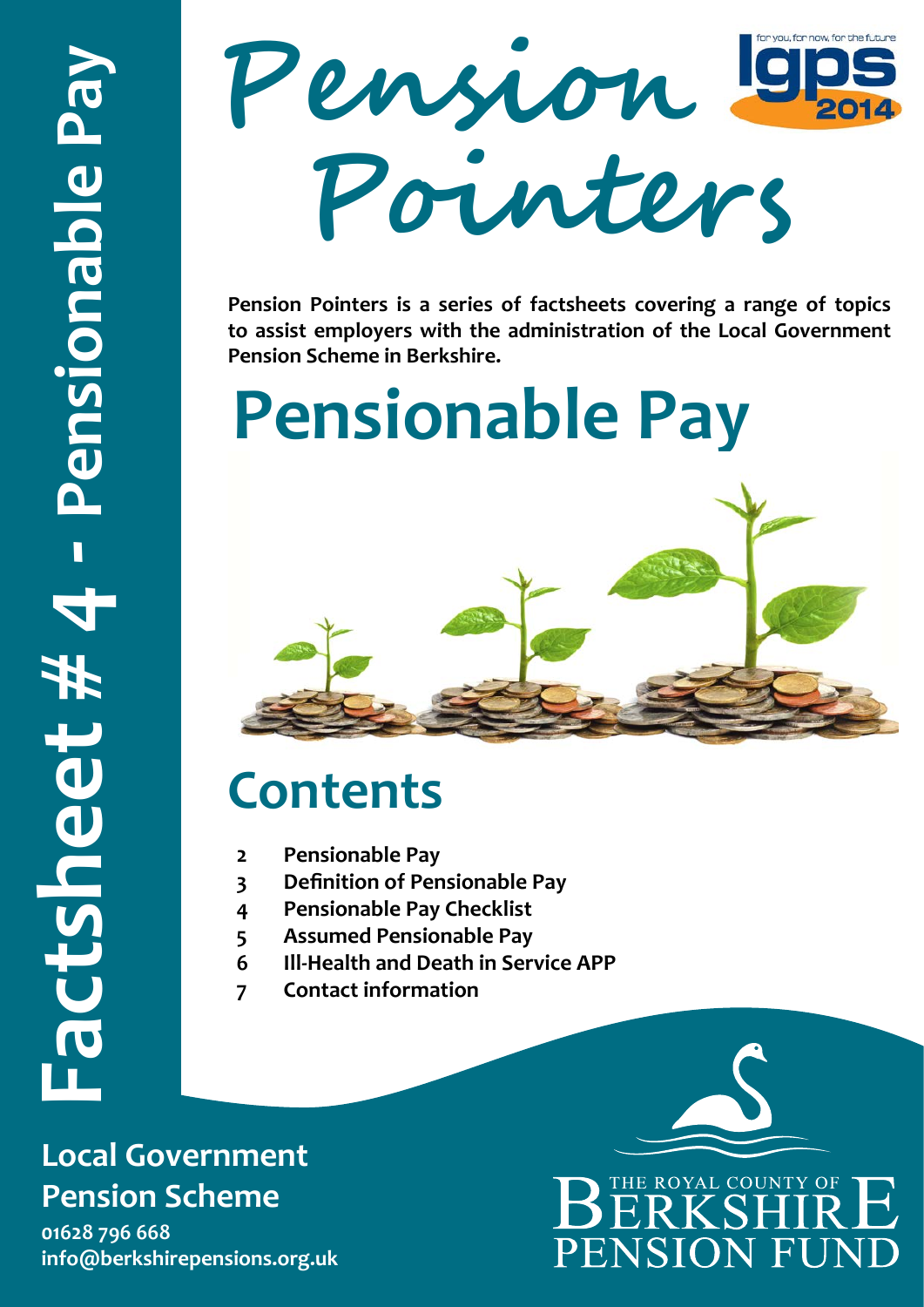### **Pensionable Pay**

Under the CARE scheme a member builds up Annual Pension based on the pensionable pay they have earn during each scheme year from **1 April** to **31 March**. A formula is applied to the pensionable pay figure to calculate the Annual Pension as follows:

If a member is in the **MAIN Section** of the LGPS they build up Annual Pension based on the following formula:

#### **Pensionable Pay earned from 1 April to 31 March / 49 = Annual Pension**

If a member is in the **50/50 Section** of the LGPS they will build up Annual Pension based on the following formula:

**Pensionable Pay earned from 1 April to 31 March / 98 = Annual Pension** 

#### **EXAMPLE**

A member receives the following payments between 1 April 2018 to 31 March 2019.

| <b>Basic Salary</b>         | £24,500.00 |
|-----------------------------|------------|
| <b>London Weighting</b>     | £500.00    |
| <b>Contractual Overtime</b> | £485.50    |
|                             |            |

**Total Pensionable Pay £25485.50**

**The Annual Pension they have built up within the MAIN Section of the LGPS for this year is £520.11 (£25,485.50 / 49 = £520.11)**

**If this member was contributing to the 50/50 Section of the LGPS they would build up annual pension of £260.05 (£25,485.50 / 98 = £260.05)** 

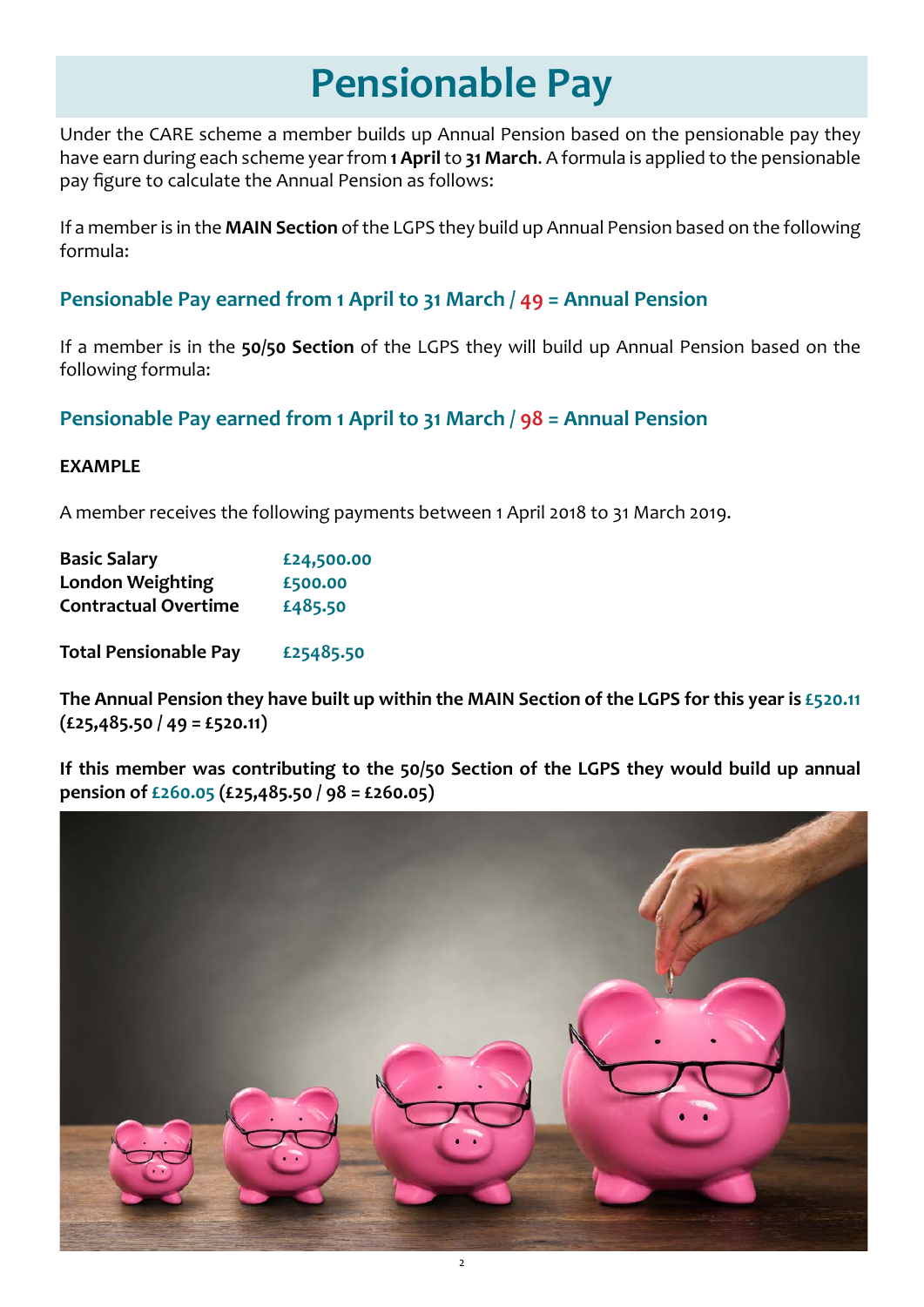### **Definition of Pensionable Pay**

The definition of pensionable pay under the 2014 Scheme is not vastly different to that under the 2008 Scheme with one exception - from 1 April 2014 non-contractual overtime became pensionable as will pay received for additional hours worked.

A further change is that a payment in consideration of loss of future pensionable payments or benefits became non pensionable. For example, where an employer changes an employee's contract to remove contractual overtime and gives a lump sum payment in consideration for the loss of future pensionable payments (because the number of voluntary hours of overtime are expected to be less than the former number of contractual hours of overtime), that lump sum would be non-pensionable.

#### **Regulation 20 (meaning of pensionable pay) of the LGPS Regulations 2013 (as amended) is replicated below for reference:**

**20.—(1) Subject to regulation 21 (assumed pensionable pay), an employee's pensionable pay is the total of—**

- (a) all the salary, wages, fees and other payments paid to the employee, and
- (b) any benefit specified in the employee's contract of employment as being a pensionable emolument.
- **(2) But an employee's pensionable pay does not include—**
- (a) any sum which has not had income tax liability determined on it;
- (b) any travelling, subsistence or other allowance paid in respect of expenses incurred in relation to the employment;
- (c) any payment in consideration of loss of holidays;
- (d) any payment in lieu of notice to terminate a contract of employment;
- (e) any payment as an inducement not to terminate employment before the payment is made;
- (f) any amount treated as the money value to the employee of the provision of a motor vehicle or any amount paid in lieu of such provision;
- (g) any payment in consideration of loss of future pensionable payments or benefits;
- (h) any award of compensation (excluding any sum representing arrears of pay) for the purpose of achieving equal pay in relation to other employees;
- (i) any payment made by the Scheme employer to a member on reserve forces service leave;
- (j) returning officer, or acting returning officer fees other than fees paid in respect of—
- (i) local government elections,
- (ii) elections for the National Assembly for Wales,
- (iii) Parliamentary elections, or
- (iv) European Parliamentary elections.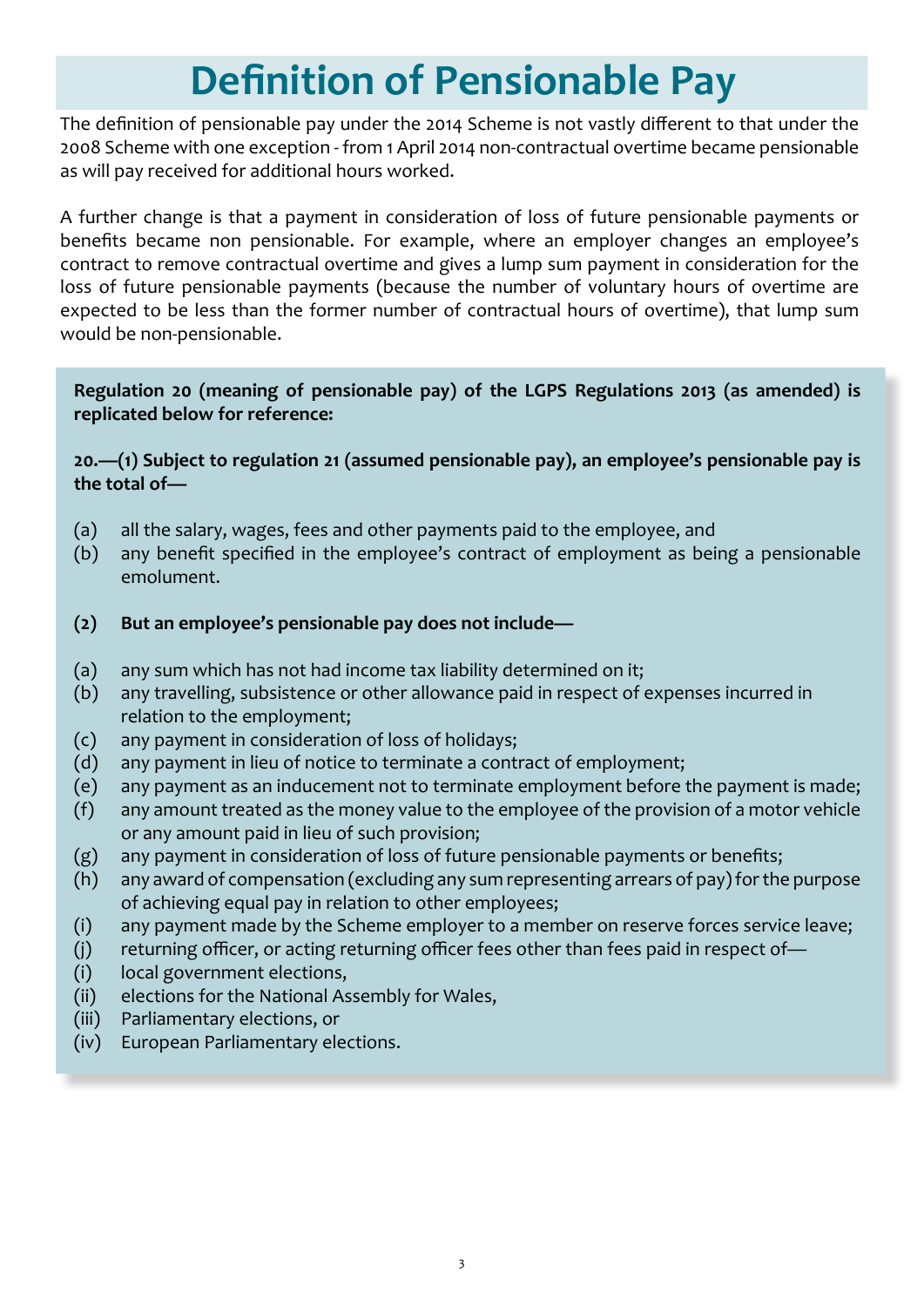### **Pensionable Pay Checklist**

We have provided a quick reference pensionable/non-pensionable checklist of the most common payroll elements.

| <b>Pay Element</b>                           | <b>Pensionable</b> | <b>Non-Pensionable</b> |
|----------------------------------------------|--------------------|------------------------|
| <b>Basic Salary</b>                          |                    |                        |
| <b>Bonus/Honorarium</b>                      |                    |                        |
| <b>Buying and Selling of Annual</b><br>Leave |                    |                        |
| <b>Car Allowance</b>                         |                    |                        |
| <b>Contractual Overtime</b>                  |                    |                        |
| *NON-Contractual Overtime                    |                    |                        |
| <b>First Aid Allowance</b>                   |                    |                        |
| Pay in Lieu of Notice (PILON)                |                    |                        |
| <b>London Weighting</b>                      |                    |                        |
| <b>Mileage Claims</b>                        |                    |                        |
| Pay in Lieu of Holiday                       |                    |                        |
| <b>Severance Payment</b>                     |                    |                        |
| <b>Sleeping in Allowance</b>                 |                    |                        |
| <b>Statuary Maternity Pay (SMP)</b>          |                    |                        |
| <b>Statuary Sick Pay (SSP)</b>               |                    |                        |

**\* NON-Contractual Overtime must not be included in final pay calculations. Under the LGPS <sup>2008</sup> regulations non-contractual overtime is defined as non-pensionable pay.**

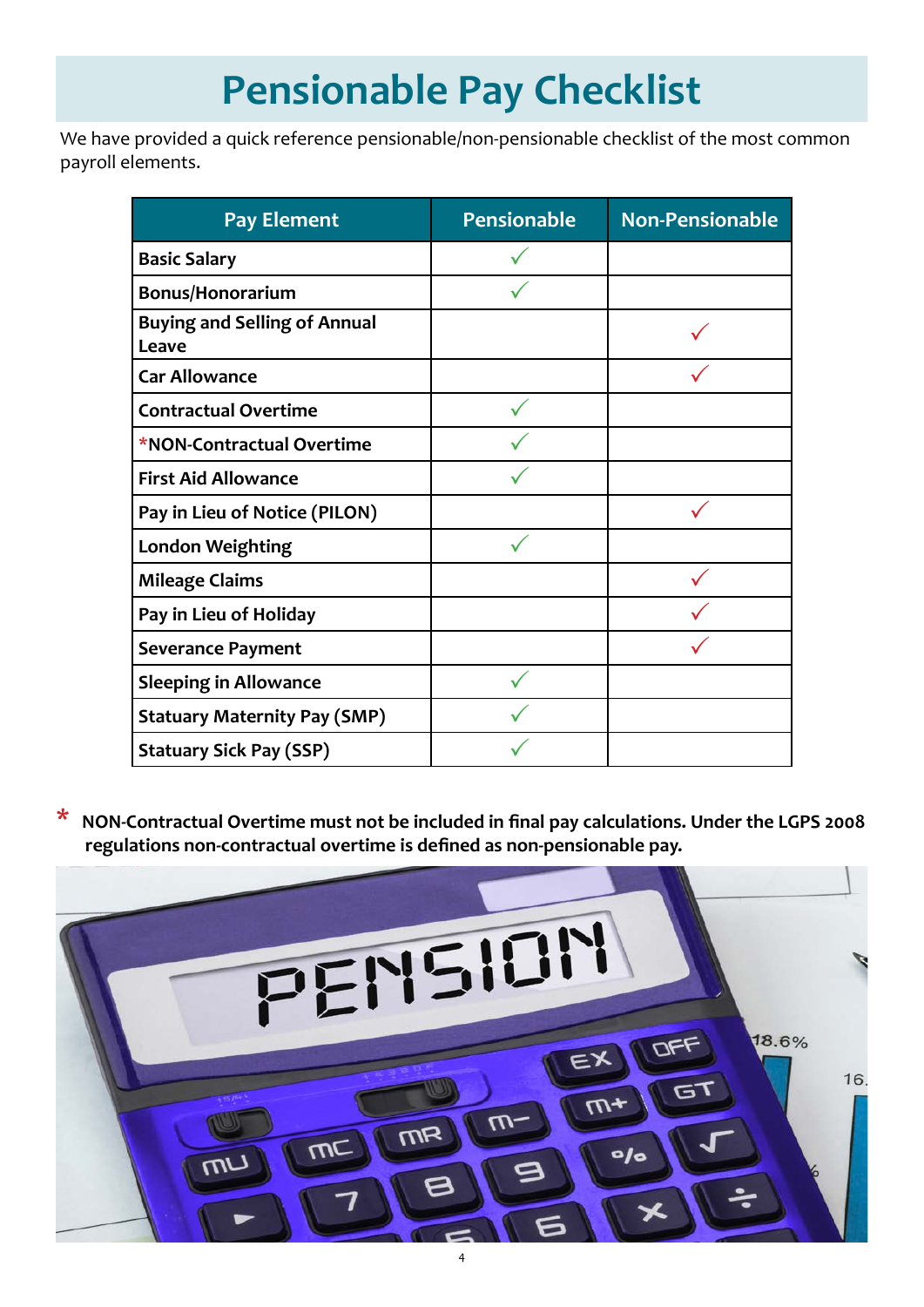### **Assumed Pensionable Pay (APP)**

Assumed Pensionable Pay (APP) replaces the concept of notional pay in cases of reduced contractual pay or nil pay as a result of:

- **• Sickness or injury;**
- **• Relevant child related leave (i.e. ordinary maternity, paternity or adoption leave and any paid additional maternity, paternity or adoption leave)**
- **• Reserve Forces Service Leave.**

#### **Example 1 – Calculating APP**

APP is calculated as an annual rate then applied to the relevant period as a proportion of that rate.

For monthly paid employees APP is calculated using the average of the member's pensionable pay for the **3 complete months** prior to the **Relevant Event** after removing any pensionable lump sum and overtime payments.

#### **The Relevant Event**

The Relevant Event is the date on which the employee drops to reduced contractual pay or nil pay due to sickness or injury, or commences child related leave (i.e. ordinary maternity, paternity or adoption leave or paid shared parental leave), or the date the member commenced reserve forces service leave.

The annual rate of APP is calculated as follows:

**A monthly paid employee has received the following pensionable pay in the three complete months prior to the Relevant Event.**

**Month 1 £1,400, Month 2 £2,500 (including a £1,000 regular bonus and £100 overtime) Month 3 £1,400**

**The calculation of APP is as follows:**

**Annual rate of APP = (£1,400 + £1,500 + £1,400)/3 X 12) = £17,200**

**Note that the £1,000 bonus and £100 overtime payment is removed prior to the averaging and grossing up calculation.** This is because the £1,000 bonus and £100 overtime have already been included in the Cumulative Pensionable Pay (CPP) prior to going onto APP and so it would be inappropriate to include it again in the calculation of APP as to do so would result in double counting.

APP may be increased at the time of calculation where the employer, at their sole discretion, decides to add back into the APP any regular lump sum payment paid in the last 12 months before the relevant event. The employer must determine, at the point APP commences, whether there is a 'reasonable expectation' that a regular lump sum payment received in the previous 12 months would be paid again during the period where APP applies and, if so, whether that lump sum already paid should be added back into the APP annual rate figure.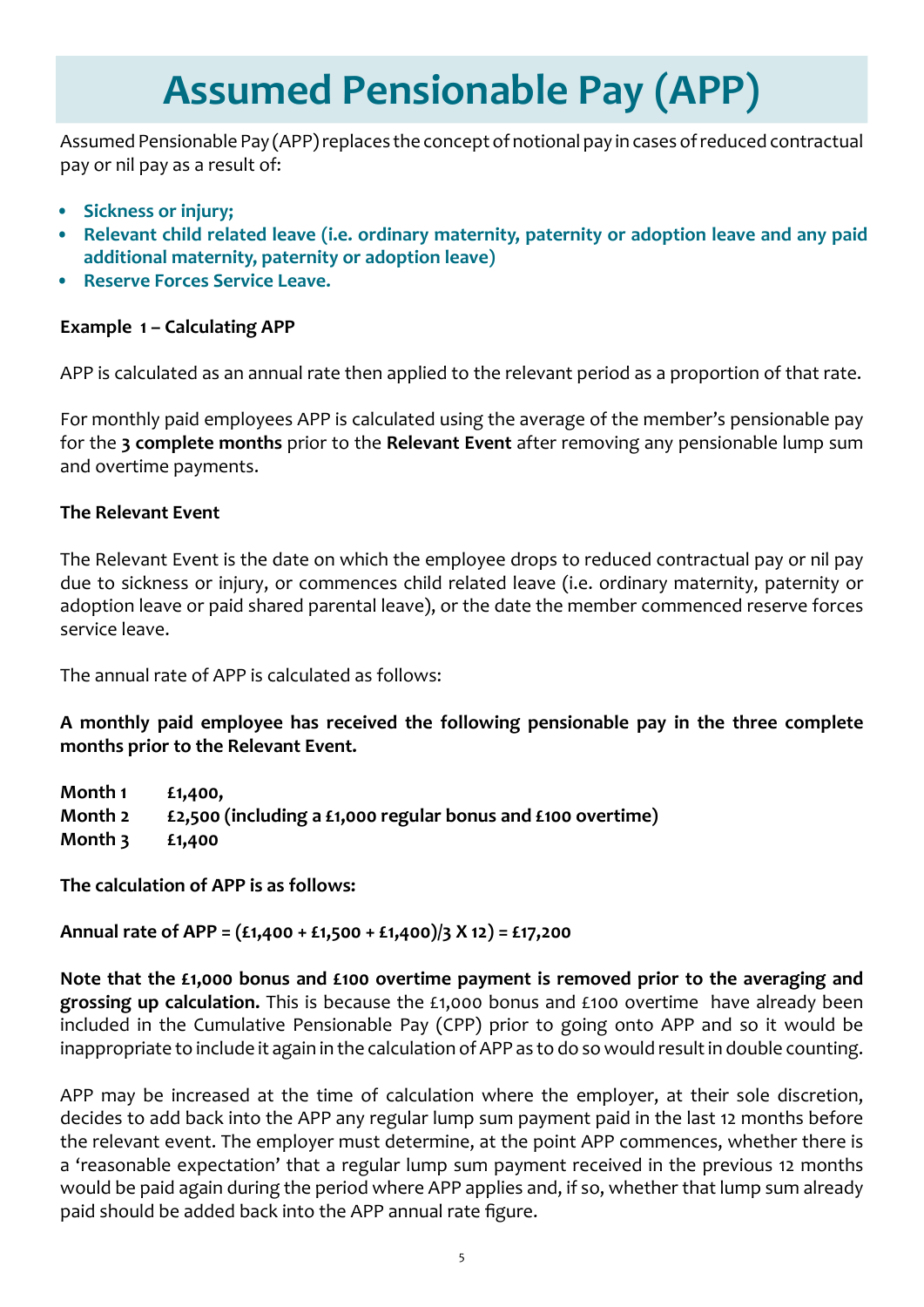#### **APP Example**

A monthly paid employee commences a period of reduced pay due to sickness absence on **15 June** and stays on reduced pay until 3 September. They return to work on full pay on **4 September**. The employee is in the MAIN Section throughout. During their sickness absence their pensionable pay builds up for them as follows:

| <b>Month</b> | Pensionable Pay (PP)             | <b>Assumed Pensionable Pay (APP)</b> |
|--------------|----------------------------------|--------------------------------------|
| June         | 14 days of PP $(1-14$ June)      | 16 days of APP (15-30 June)          |
| July         | o days of PP                     | 1 month of APP $(1-31$ July)         |
| August       | o days of PP                     | 1 month of APP (1-31 August)         |
| September    | 27 days of PP (4 - 30 September) | 3 days of APP (1-3 September)        |

The member then leaves their employment the following March. They earn **£22,200.00** per annum **(£1,850 per month**) at their date of leaving. Their APP figure is calculated using the three complete months prior to the date the member's pay first reduced (i.e 15 June) - **March, April and May** and is calculated as follows:

| <b>Relevant Event</b>                   | 15 June   |
|-----------------------------------------|-----------|
| l March                                 | £1,780.50 |
| <b>April</b>                            | £1,850.00 |
| May                                     | £1,850.00 |
| <b>Total</b>                            | £5,480.50 |
| Monthly APP = £5,480.50 / 3 = £1,826.83 |           |

The LGS15C Leaver notification is completed taking into account the PP and APP during the member's year of leaving:

| <b>Month</b>      | <b>PP/APP SPLIT</b>                                                                                                                                                                                                                                                                                                                                              | <b>Pensionable Pay (PP)</b> | <b>Assumed Pensionable</b><br>Pay (APP) |
|-------------------|------------------------------------------------------------------------------------------------------------------------------------------------------------------------------------------------------------------------------------------------------------------------------------------------------------------------------------------------------------------|-----------------------------|-----------------------------------------|
| <b>April</b>      | 1 month of PP                                                                                                                                                                                                                                                                                                                                                    | £1850                       | £0.00                                   |
| May               | 1 month of PP                                                                                                                                                                                                                                                                                                                                                    | £1850                       | £0.00                                   |
| June              | 14 days of PP (1-14 June)<br>16 days of APP (15-30 June)                                                                                                                                                                                                                                                                                                         | 863.33                      | £974.31                                 |
| July              | 1 month of APP (1-31 July)                                                                                                                                                                                                                                                                                                                                       | £0.00                       | £1826.83                                |
| August            | 1 month of APP (1-31 August)                                                                                                                                                                                                                                                                                                                                     | £0.00                       | £1826.83                                |
| September         | 3 days of APP (1-3 September)<br>27 days of PP (4 - 30 September)                                                                                                                                                                                                                                                                                                | £1665.00                    | £182.68                                 |
| October           | 1 month of PP                                                                                                                                                                                                                                                                                                                                                    | £1850                       | £0.00                                   |
| <b>November</b>   | 1 month of PP                                                                                                                                                                                                                                                                                                                                                    | £1850                       | £0.00                                   |
| <b>December</b>   | 1 month of PP                                                                                                                                                                                                                                                                                                                                                    | £1850                       | £0.00                                   |
| January           | 1 month of PP                                                                                                                                                                                                                                                                                                                                                    | £1850                       | £0.00                                   |
| February          | 1 month of PP                                                                                                                                                                                                                                                                                                                                                    | £1850                       | £0.00                                   |
| March             | 1 month of PP                                                                                                                                                                                                                                                                                                                                                    | £1850                       | £0.00                                   |
| <b>TOTALS</b>     |                                                                                                                                                                                                                                                                                                                                                                  | £17,328.33                  | £4,810.65                               |
| <b>CUMULATIVE</b> | <b>PENSIONABLE</b><br><b>PAY</b><br><b>RECEIVED</b><br>DURING PERIOD 1 APRIL 2016 TO DATE OF LEAVING<br>Please do not include APP figure here                                                                                                                                                                                                                    | £ 17,328.33                 |                                         |
|                   | <b>ASSUMED PENSIONABLE PAY(LEAVE OF ABSENCE)</b>                                                                                                                                                                                                                                                                                                                 |                             |                                         |
| e.g KIT days.     | Required for any relevant period where the employee has received reduced or no pay<br>as a result of sickness or injury or due to a period of paid child-related leave. NOTE:<br>If at any time during a period of reduced or nil contractual pay the employee's actual<br>earnings are greater than the APP please substitute Actual Pay for APP for these days |                             | £4,810.65                               |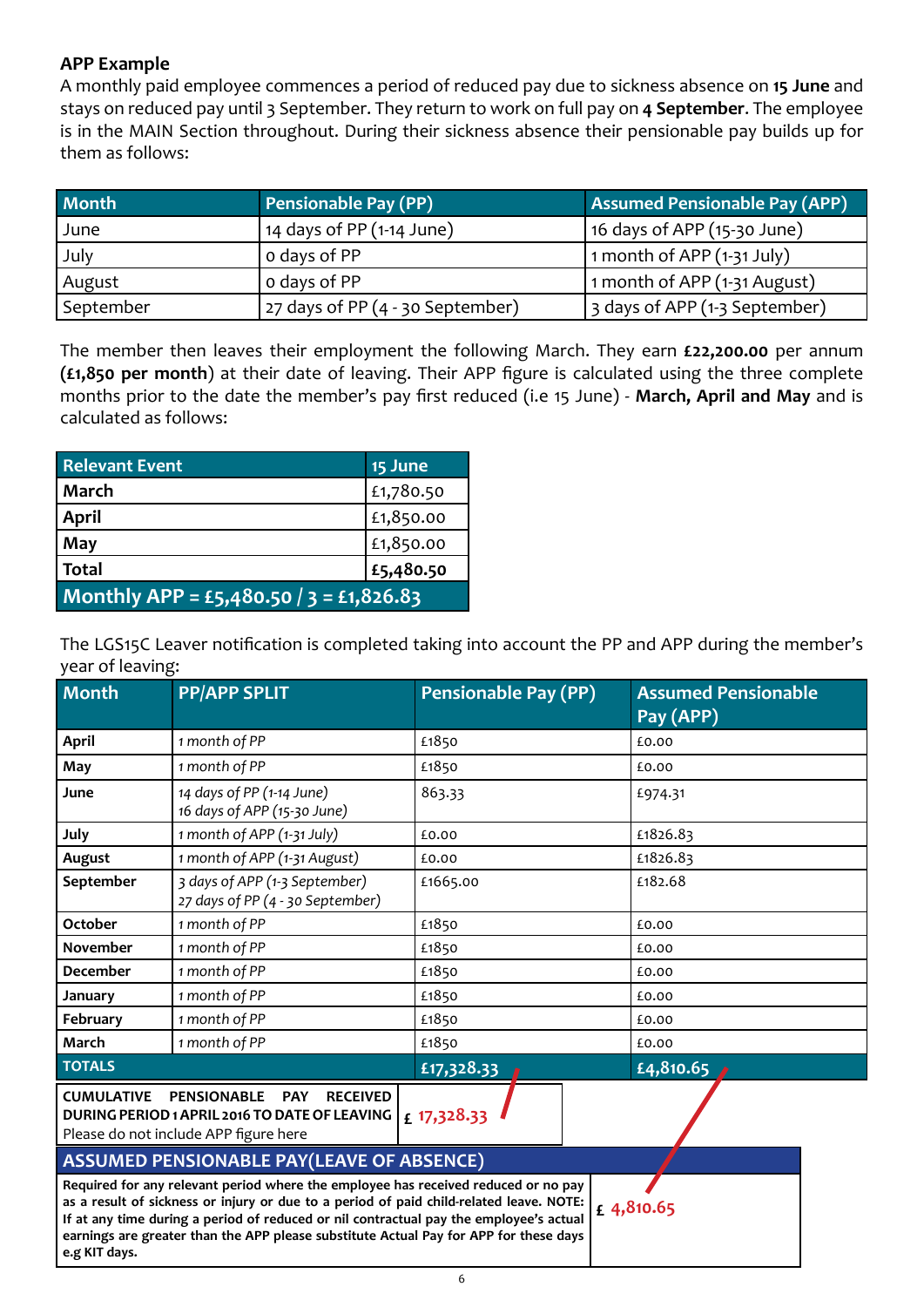#### **Ill-Health Retirement and Death in Service APP**

APP will need to be calculated when an employer terminates an active member's employment on the grounds of:

- **• Permanent ill-health with a Tier 1 or Tier 2**
- **• Death in Service of an active scheme member**
- **• or where a Tier 3 ill health pension is awarded which is subsequently uplifted to a Tier 2 ill health pension.**

The APP figure is calculated in the normal way but using the average of the pensionable pay for the 12 (weekly) or 3 (monthly) complete pay periods prior to the date of termination / death (including any APP credited in and relating to those pay periods), to which any regular lump sums paid in the 12 months prior to the date or retirement / death which the employer determines there is a 'reasonable expectation' would again have been paid to the member are added back into the annual rate of APP.

#### **Example:**

A member retires on ill-health Tier 1 on **20 November 2019**. Their monthly salary was **£1,958.33** increasing to **£2,050** from **1 September 2019**. Their APP is calculated as follows:

| <b>Relevant Event</b>          | 20 November 2016 |
|--------------------------------|------------------|
| August 2019                    | £1,958.33        |
| September 2019                 | £2,050.00        |
| October 2019                   | £2,050.00        |
| Total                          | £6,058.33        |
| £6058.33 / 3 X 12 = £24,233.32 |                  |

This figure is then entered into the following box on page 4 of the LGS15C Leaver notification:

| <b>ASSUMED PENSIONABLE PAY</b>                                      |                                                                                                        |
|---------------------------------------------------------------------|--------------------------------------------------------------------------------------------------------|
| ASSUMED PENSIONABLE PAY (III-health retirement or Death in Service) | $\left  \begin{array}{cc} 2 & 2 & 4 \\ 1 & 2 & 3 \end{array} \right $ (Please quote annual APP amount) |

The annual APP figure is used to calculate the ill-health enhancement (under tier 1 or tier 2 and the Death Grant payable (which is 3 times the annual APP) plus the enhancement attached to the Dependants pension (if applicable).

| III-health Retirement Tier 1 | Full enhancement to member's NPA based on the annual APP figure                                               |
|------------------------------|---------------------------------------------------------------------------------------------------------------|
| III-health Retirement Tier 2 | Enhancement based on 25% of the period from member's date of<br>leaving to NPA based on the annual APP figure |
| Death in Service             | Tax-free Death Grant equal to three times the member's annual APP<br>at date of Death                         |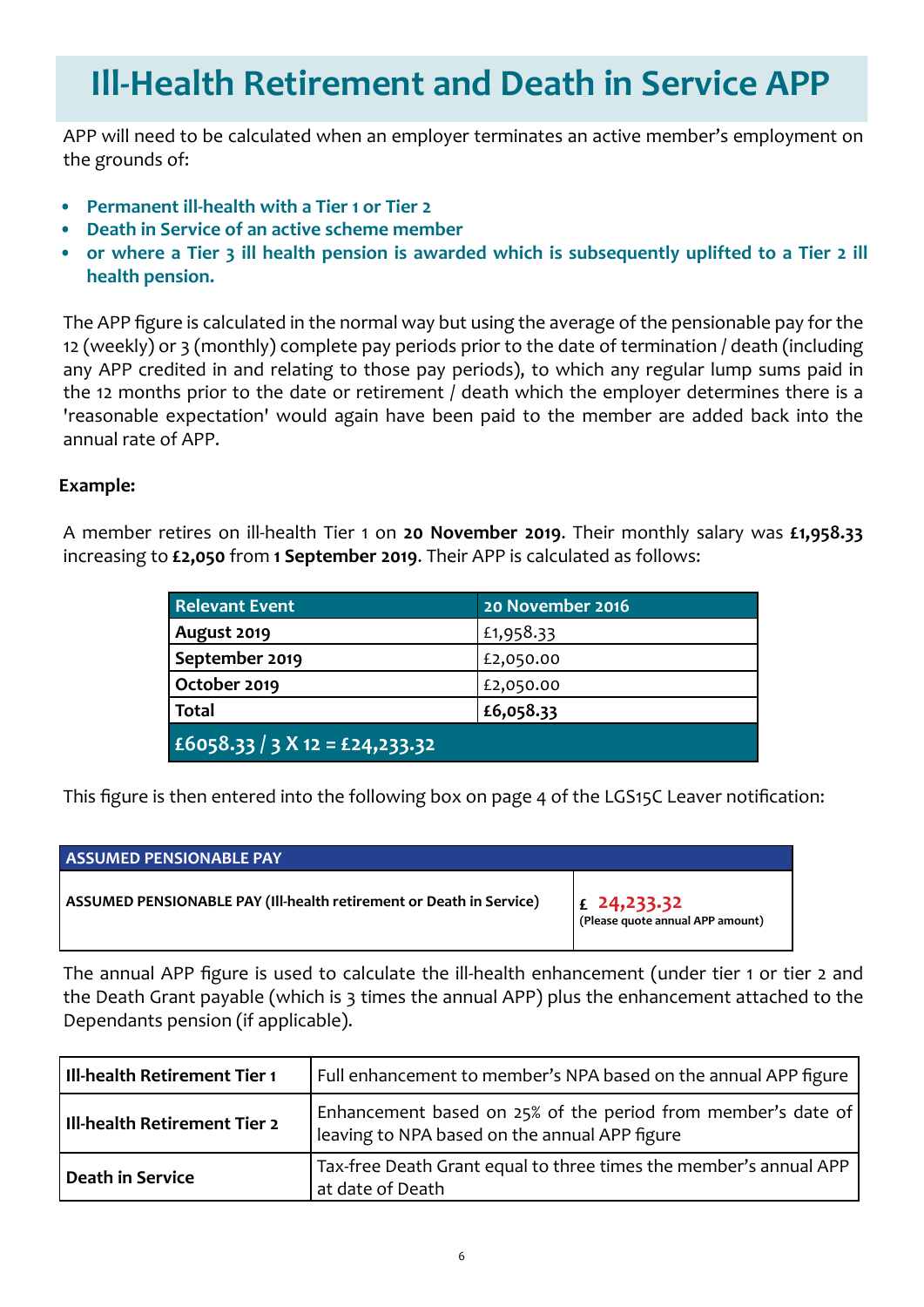### **Glossary of Pension Terms**

| 49 <sup>th</sup>       | Pension build up rate under the<br><b>MAIN Section of the LGPS</b>                                                                                                             |  |
|------------------------|--------------------------------------------------------------------------------------------------------------------------------------------------------------------------------|--|
| 50/50 Section          | Section of the LGPS under which<br>members pay half their normal<br>pension contribution rate and<br>build up a 98 <sup>th</sup> of their pensionable<br>pay each Scheme year. |  |
| 98 <sup>th</sup>       | Pension build up under the 50/50<br><b>Section of the LGPS</b>                                                                                                                 |  |
| <b>APP</b>             | <b>Assumed Pensionable Pay</b>                                                                                                                                                 |  |
| <b>CARE</b>            | <b>Career Average Revalued Earnings</b><br><b>Scheme</b>                                                                                                                       |  |
| <b>CPP</b>             | <b>Cumulative Pensionable Pay</b>                                                                                                                                              |  |
| <b>LGPS</b>            | <b>Local Government Pension Scheme</b>                                                                                                                                         |  |
| LGS <sub>15</sub> C    | Leaver notification sent to the<br>pension team                                                                                                                                |  |
| <b>MAIN Section</b>    | Section of the LGPS under which<br>members pay their normal<br>pension contribution rate and<br>build Up a $49th$ of their<br>pensionable pay each Scheme<br>year              |  |
| <b>Pensionable Pay</b> | Elements of pay from which<br>pension contributions are<br>deducted                                                                                                            |  |